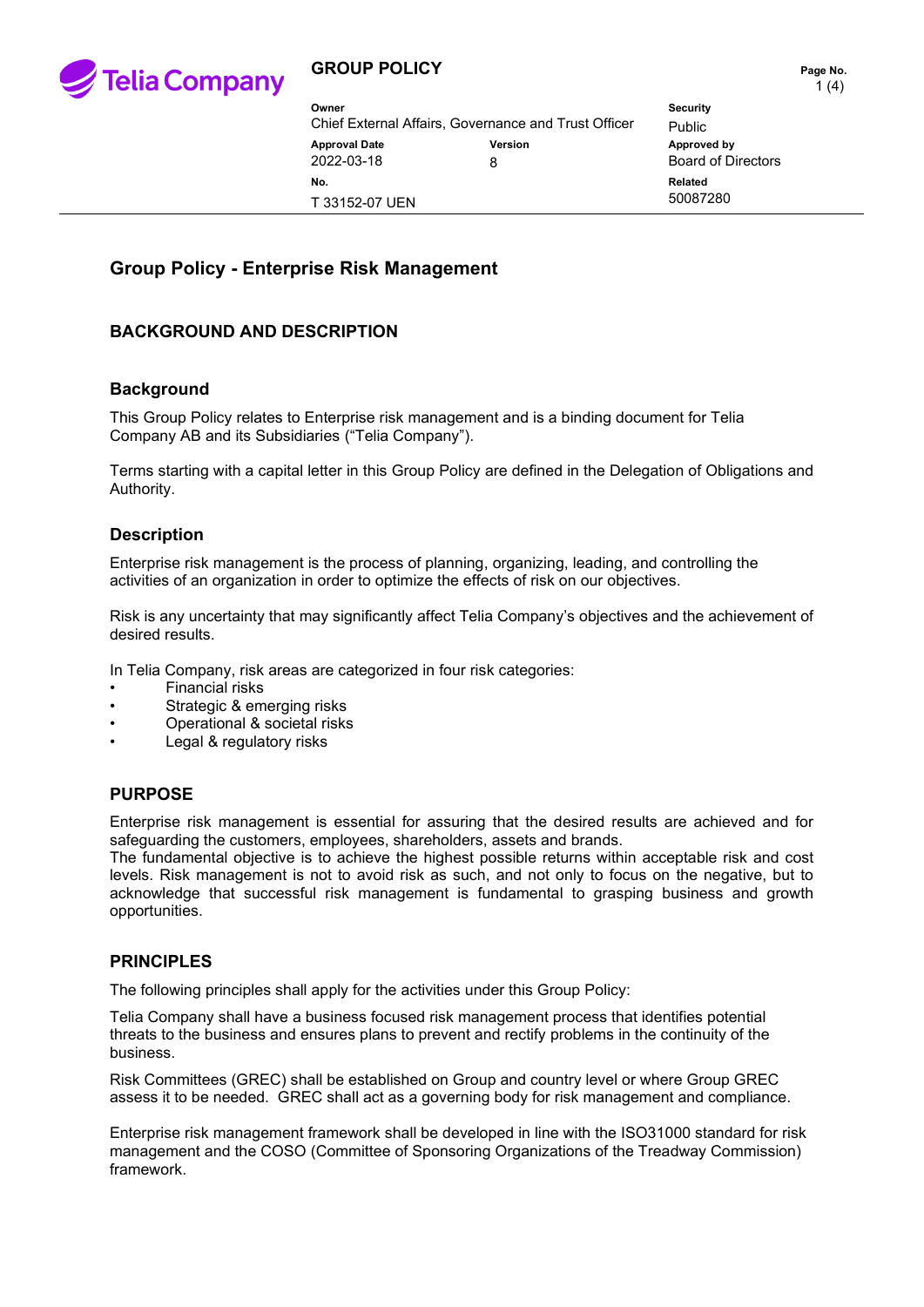

## **GROUP POLICY PAGE 10. Page No. Page No.**

| Owner                                                |         | <b>Security</b>           |
|------------------------------------------------------|---------|---------------------------|
| Chief External Affairs, Governance and Trust Officer |         | <b>Public</b>             |
| <b>Approval Date</b>                                 | Version | Approved by               |
| 2022-03-18                                           | 8       | <b>Board of Directors</b> |
| No.<br>T 33152-07 UEN                                |         | Related<br>50087280       |

The Telia Company enterprise risk management framework emphasizes the management of risks as part of daily operations and all business units shall continuously identify, assess, document, respond to, and monitor risks in their activities.

Risk management shall be fully integrated into the business planning and control processes. The risk management procedures shall be transparent, feasible and traceable. Management is responsible for fostering a personal sense of responsibility, establish a common view and awareness of risk and delegate and facilitate ownership and accountability of risks in daily decision-making.

#### **Following roles for risk management should be applied.**

The role of **Board of Directors** is to provide direction towards the risk appetite and ensure alignment towards the overall group strategy. Responsibilities include to:

- Approve the risk management strategy and set risk appetite.
- Ensure that risk management strategy is aligned to group strategy.
- Maintain own awareness and understanding of risk development.
- Provide steering and direction for management.
- Ultimately accountable for Telia Company's risk profile towards internal and external stakeholders.

The role of the group **Chief Risk Officer** (CRO) is to act as the owner of the group common enterprise risk management process. Responsibilities include to:

- Own, govern, coordinate and monitor the enterprise risk management process to ensure a structured approach towards risk management, compliance and reporting in the Group.
- Own the Group framework for enterprise risk management, Policies, Instructions and Guidelines within his/her areas of responsibility and to monitor compliance herewith and support group wide implementation.
- Oversee the operational effectiveness of the enterprise risk management processes across the Group and propose actions for improvement.
- Monitor the risk level as well as the nature of specific risk matters across the Group. As part of that responsibility, the CRO will collect and aggregate the respective reports from countries and group functions in order to give the CEO and the Board a consolidated and holistic view on the Group's risk level and individual, material risks.
- Establish a strong risk culture to foster risk-informed decision making throughout the organization
- Act as point of challenge for reported risks to ensure completeness and relevance of the risk portfolio
- Facilitate and organize the governance forum for governance, risk management, ethical and compliance (GREC).

The role of **GREC** is to act as the primary governing body for risk and compliance to evaluate risk levels and propose risk mitigation actions. Responsibilities include to:

- Consolidate risk reporting from countries.
- Assess country and group wide risks.
- Review risk levels in relation to risk appetite.
- Recommend and decide on risk mitigation actions.
- Escalate and report risks.
- Follow up on mitigation actions.
- Build risk culture.
- Monitor and respond to non-compliance to internal and external requirements.
- Inform board on risk development and exposure.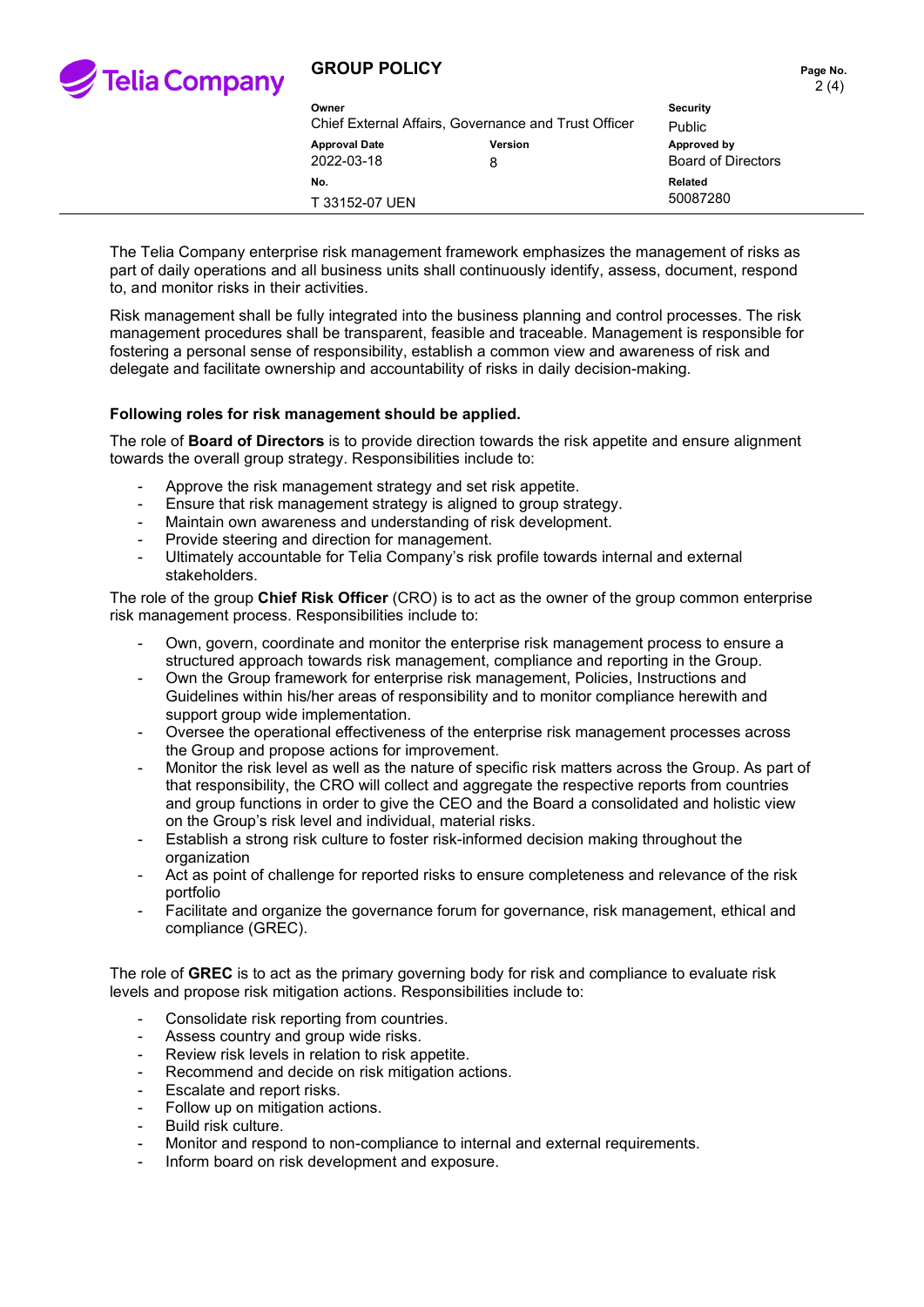

## **GROUP POLICY PAGE 10.1 Page No.**

| Owner                                                |         | <b>Security</b>           |
|------------------------------------------------------|---------|---------------------------|
| Chief External Affairs, Governance and Trust Officer |         | Public                    |
| <b>Approval Date</b>                                 | Version | Approved by               |
| 2022-03-18                                           | 8       | <b>Board of Directors</b> |
| No.<br>T 33152-07 UEN                                |         | Related<br>50087280       |

The role of the **line organization** is to own the responsibility of managing risks. Responsibilities include to:

- Monitor and respond to non-compliance to internal and external requirements.
- Identify, analyze and evaluate risks.
- Respond to risks and execute risk mitigation activities.
- Document and report risks to GREC.
- Anchor the enterprise risk management policy and related instructions and guidelines.
- Build risk awareness throughout the line organization.
- Delegate risk appetite throughout the line organization.

These principles apply to the extent that they do not place Telia Company in violation of domestic laws and regulations.

## **ROLES AND RESPONSIBILITIES**

This Group Policy applies to Telia Company AB and its Subsidiaries<sup>[1](#page-2-0)</sup> and Joint Operations<sup>[2](#page-2-1)</sup> as their own binding policy to all directors, members of the boards, officers and employees. In addition, Telia Company works towards promoting and adopting this Policy's principles and objectives in other associated companies where Telia Company does not have control but has significant influence.

Each Group Executive reporting to the CEO of Telia Company is responsible for ensuring that this Group Policy is duly communicated and implemented, and that the employees within his/her area of responsibility are familiar with and follow this Group Policy.

Each country CEO is responsible for ensuring that all relevant entities within the CEO's geographic location has adopted and implemented this Group Policy.

## **BREACHES AGAINST THE POLICY**

Any Telia Company employee who suspects violations of the Code of Responsible Business Conduct or this Group Policy must speak up and raise the issue primarily to their line manager, and secondly to the Human Resources department, to Group Governance, Risk and Compliance, or through the Speak-Up Line. The Speak-Up Line is available on Telia Company's internal and external webpages.

Telia Company expressly forbids any form of retaliation for people who speak up. For specific requirements, please see our Group Instruction - Speak Up and Non-Retaliation.

Violations against this Group Policy can lead to disciplinary action, up to and including termination.

#### **EXEMPTIONS**

A Subsidiary-specific corresponding policy shall be compliant with this Group Policy while adapting to the concerned business activities, local laws, local circumstances and language. If a deviation or exemption from this Group Policy is deemed necessary, the Country CEO shall escalate the matter to

<span id="page-2-0"></span> $1$  All entities over which Telia Company AB has majority control.

<span id="page-2-1"></span><sup>&</sup>lt;sup>2</sup> The joint operations over which Telia Company AB has joint control and management responsibility.